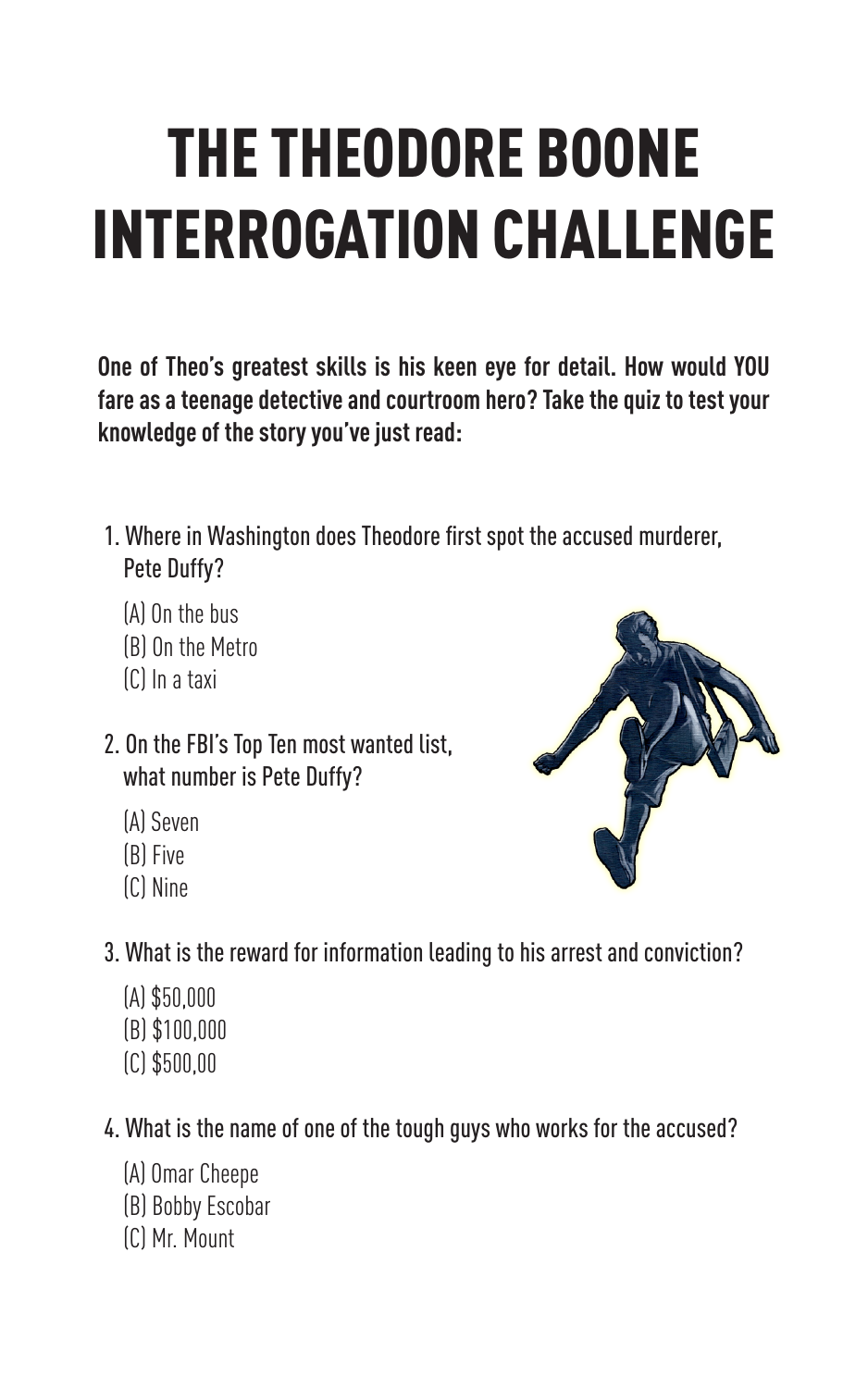#### 5. How does Theo think he can identify Pete Duffy?

- (A) By the way he walks
- (B) The colour of his hair
- (C) The shape of his nose

#### 6. When Theo tracks Pete Duffy down, where is he trying to escape to?

- (A) Sweden
- (B) The Bahamas
- (C) Miami

#### 7. What are myotonic goats better known as?

- (A) Fainting goats
- (B) Resting goats
- (C) Sleeping goats

#### 8. In Animal Court, what does Judge Yeck find Woody and Evan Gallop guilty of?

- (A) Vandalism
- (B) Breaking and entering
- (C) Trespassing

#### 9. How many jurors are present at the retrial?

- (A) Fourteen
- (B) Twelve
- (C) Ten

### 10. What sentence does Pete Duffy receive from Judge Gantry?

- (A) Twenty years in prison
- (B) Life in prison with the chance of parole
- (C) Life in prison with no chance of parole